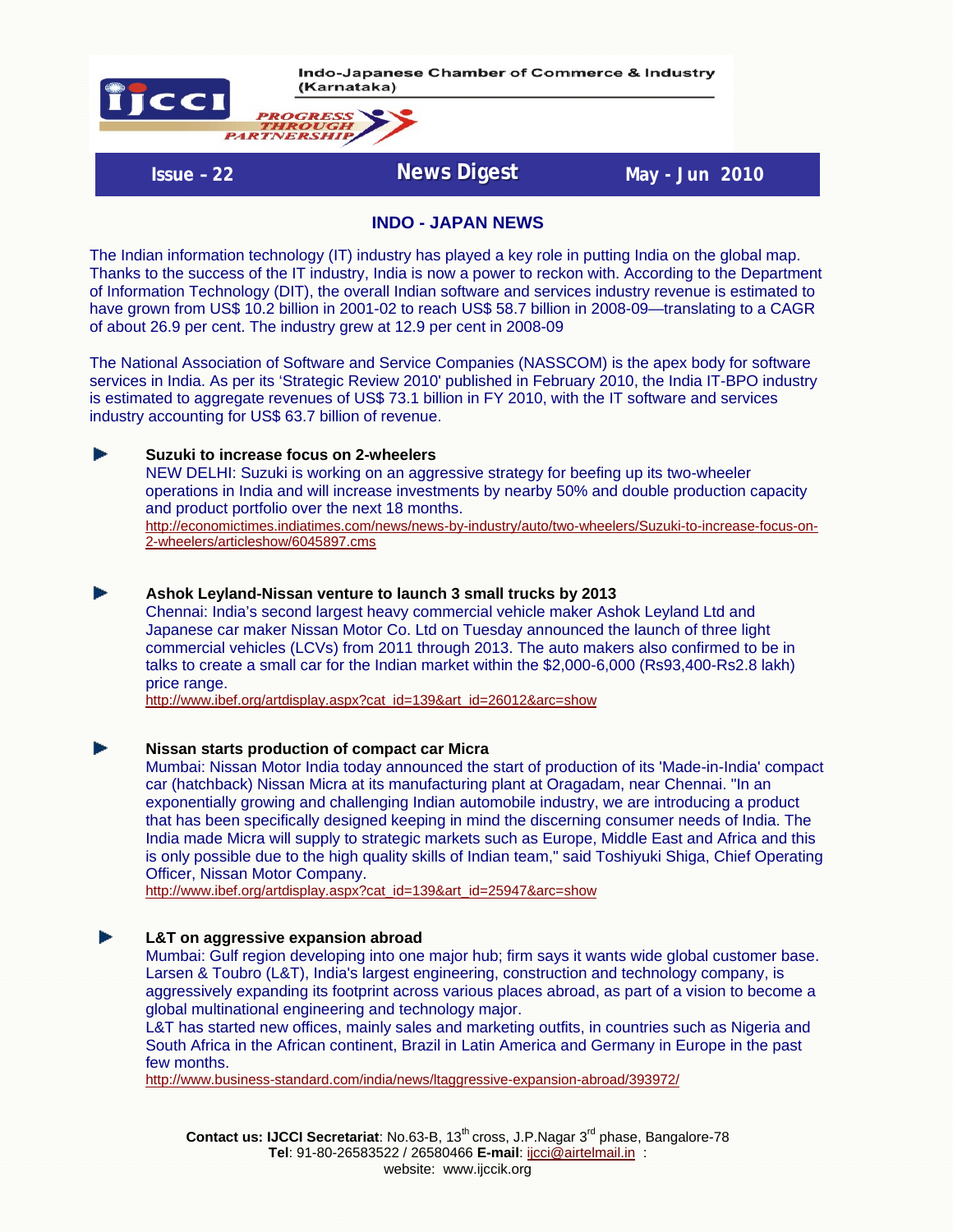Indo-Japanese Chamber of Commerce & Industry (Karnataka)



### **OGRESS THROUGH**<br>PARTNERSHIP

### **IJCCI NEWS:**

Arranging visits to unique Industrial facilities is an important activity of IJCCI. Learning the best practices is an ongoing activity and Members are appreciating such initiatives taken by IJCCI.

A day trip to Infosys - Mysore Campus was arranged on FRIDAY, 18TH JUNE 2010. We thank Infosys for their support and co-operation in making the visit a memorable one.



#### **PROVERBS / KOTOWAZA**

#### 百語より一笑 **Hyaku go yori isshou**

# **(A smile is worth a hundred words)**

## **Feelings surpass words.**

# Japanese Manners & Etiquettes – 2

#### **Harmony in Japanese Society**

- Harmony is the key value in Japanese society.
- Harmony is the guiding philosophy for the Japanese in family and business settings and in society as a whole.
- Japanese children are taught to act harmoniously and cooperatively with others from the time they go to pre-school.
- The Japanese educational system emphasizes the interdependence of all people, and Japanese children are not raised to be independent but rather to work together.
- This need for harmonious relationships between people is reflected in much Japanese behavior
- They place great emphasis on politeness, personal responsibility and working together for the universal, rather than the individual, good.
- They present facts that might be disagreeable in a gentle and indirect fashion.
- They see working in harmony as the crucial ingredient for working productively.